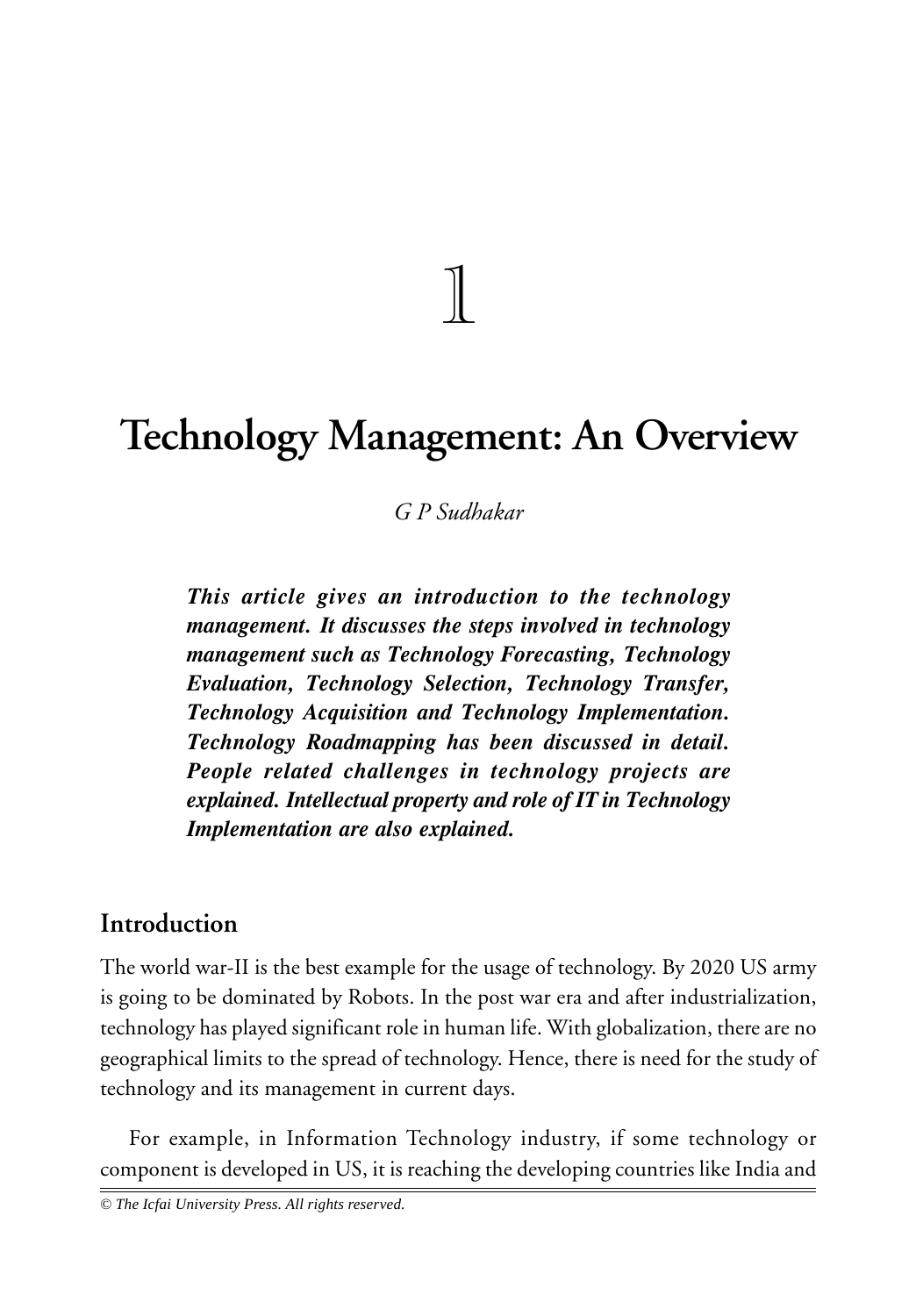China in minutes with the help of Internet, data and voice communication technologies. Developing the technology is purely technical work. To develop the technologies and products definitely needs some process to be followed and certain skills are required. Knowledge, process, skills, regulations and experience are needed to manage these technologies, which in turn form the technology management discipline.

According to Galant (2001), *Management* is a key function in any manufacturing or services company, whose main goal is to achieve improved efficiency, effectiveness and efficacy of the organization within the given strategy and the quality of resulting products or services.

# **Technology**

The modern technology has its roots in theoretical science. According to Vijay Kumar (2001),

"*Technology involves the application of various fields of Science and Scientific knowledge*".

There are few differences between science and technology. Science is understanding oriented and technology is application oriented. Technology is in internal domain and science is in public domain. Technology can be the result of application of science to simplification, diversification and productivity improvement in any managerial process or product (Penny, 1992).

# **Evolution of Technology Management**

Technology Management discipline is interdisciplinary in nature and integrates the concepts from the areas of Economics, Management Science, Psychology, Engineering Sciences, Systems Sciences and Sociology. This discipline is started in the manufacturing industry at the beginning of the industrial era. At present, technology and it's management are playing significant roles in order to offshore the work from the developed nations to the developing countries like India, China and Philippines. With the rapid growth of technology, managing those projects has become a challenge for the organizations in industries such as Information Technology, Manufacturing, Telecom, Pharmaceutical, Biotechnology and Nanotechnology.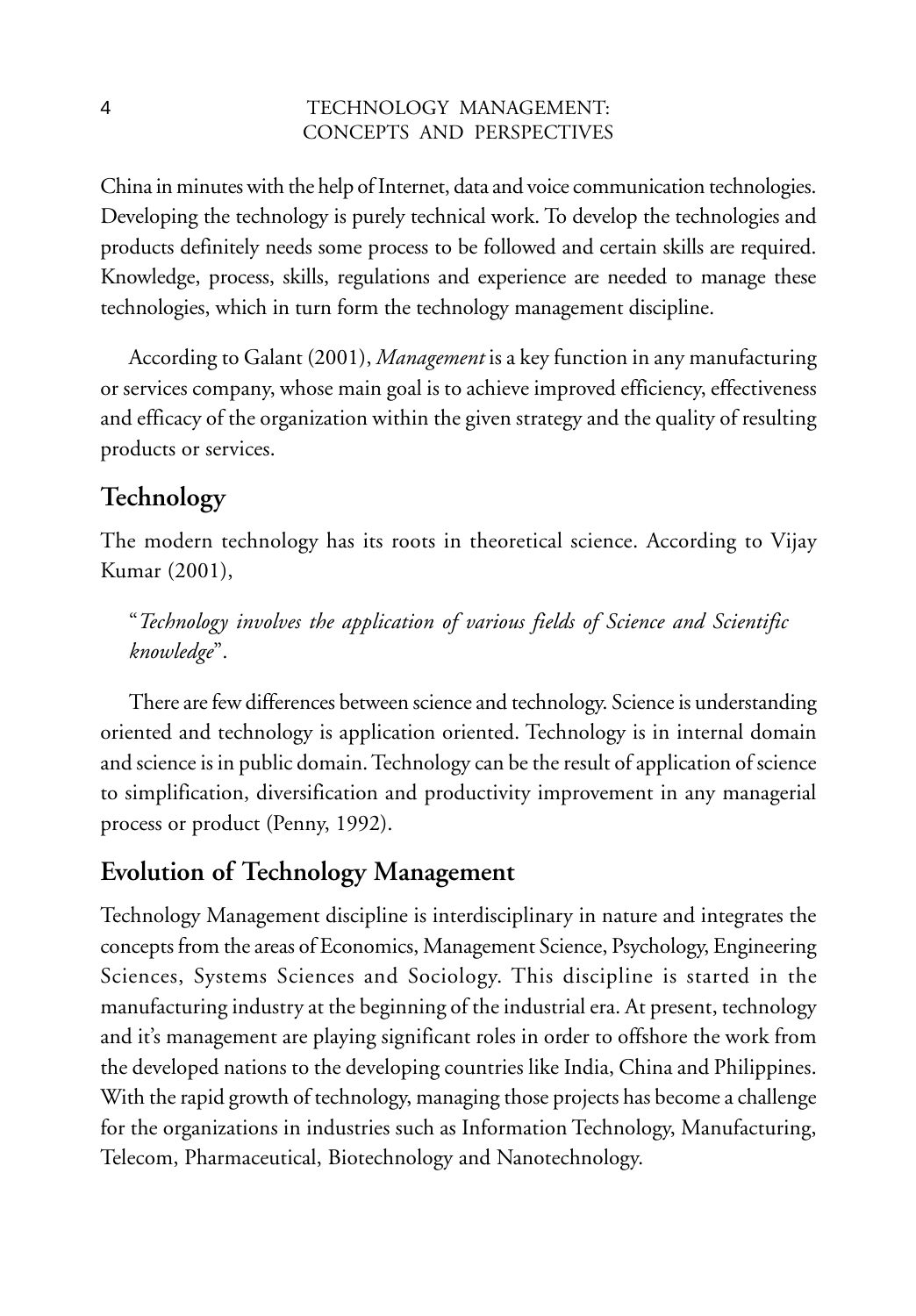# **Technology Management Process**

Technology management process in present days include the following steps:

- Technology Forecasting
- Technology Evaluation
- Technology Selection
- Technology Transfer
- **Technology Acquisition**
- Technology Implementation.



## **Technology Forecast**

The modern way of forecasting technology is through the patents of competitor companies. Many technology-based firms do the competitor analysis using the patents the competitors have. There are many sources of patent databases. Some of them are WPIL (Derwent World Patents Index), EPAT (Database of European Patents), FPAT, USPTO (United States Patent and Trademark Office), etc., (Kadarsah *et al.,* 1999). Using Patent Databases one can read the existing patents and plan for the technology forecasting.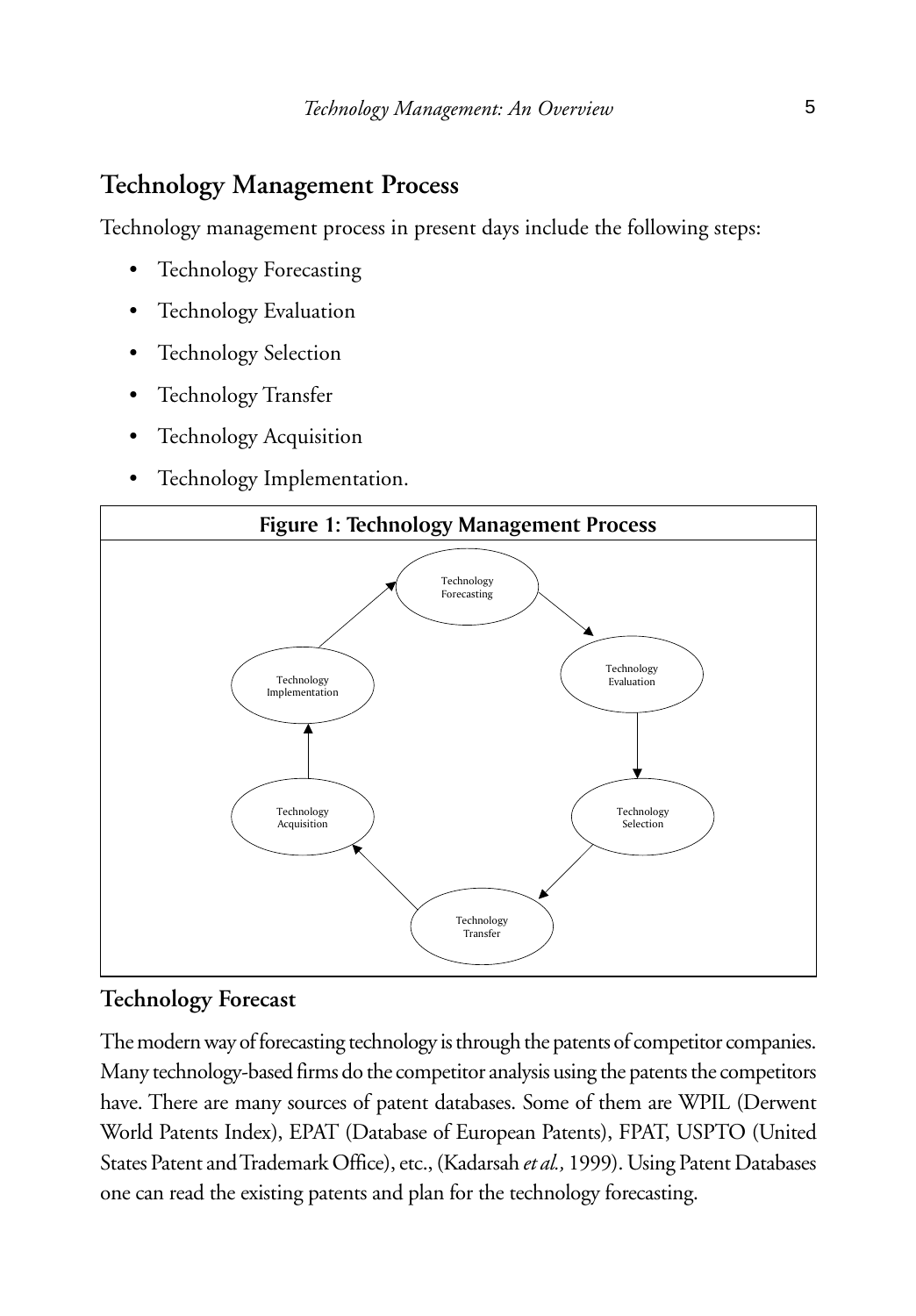The rapid technological developments are leading towards the short product life cycles (Kadarsah *et al.,* 1999). This is keeping pressure on marketing teams as well. Delphi technique, which extracts the expert's opinion, is widely used as a technique for technology forecasting in modern organizations. Competitive intelligence activities such as searching, collecting and processing are done during this technologyforecasting phase.

#### **Technology Evaluation**

Technology evaluation process includes commercial analysis, evaluating inventor's profile, market analysis, environmental analysis and sometimes SWOT (Strengths, Weaknesses, Opportunities and Threats) analysis as well.

Testing the suitability of commercialization of the technology, pilot testing and sample installations are some of the activities done during technology evaluation process. Whether the technology has any adverse effects or not is being studied in this phase. Also the related aspects like, who are the vendors, what is the price range, what are the related products available in the market, how is the reputation of the vendor, etc., are being studied in this phase.

#### **Technology Selection**

Once the alternative technologies have been evaluated, and then there is need to select the best technology among those alternatives. Technology selection criteria vary from organization to organization and industry to industry. The selected technology needs to be transferred from the owner organization to the needed organization.

For example, Google and Yahoo are spending more on electricity bills than on the employee payrolls because of their huge data centers' maintenance (Joe, 2007). This is because of their business models, technology strategies and technology selection processes.

## **Technology Transfer**

Technology transfer involves communication process. There are many communications management and cross-cultural management issues involved in this process. Technology transfer also involves negotiations. Both the Client and Supplier should have trust, cooperation and coordination while doing technology transfer.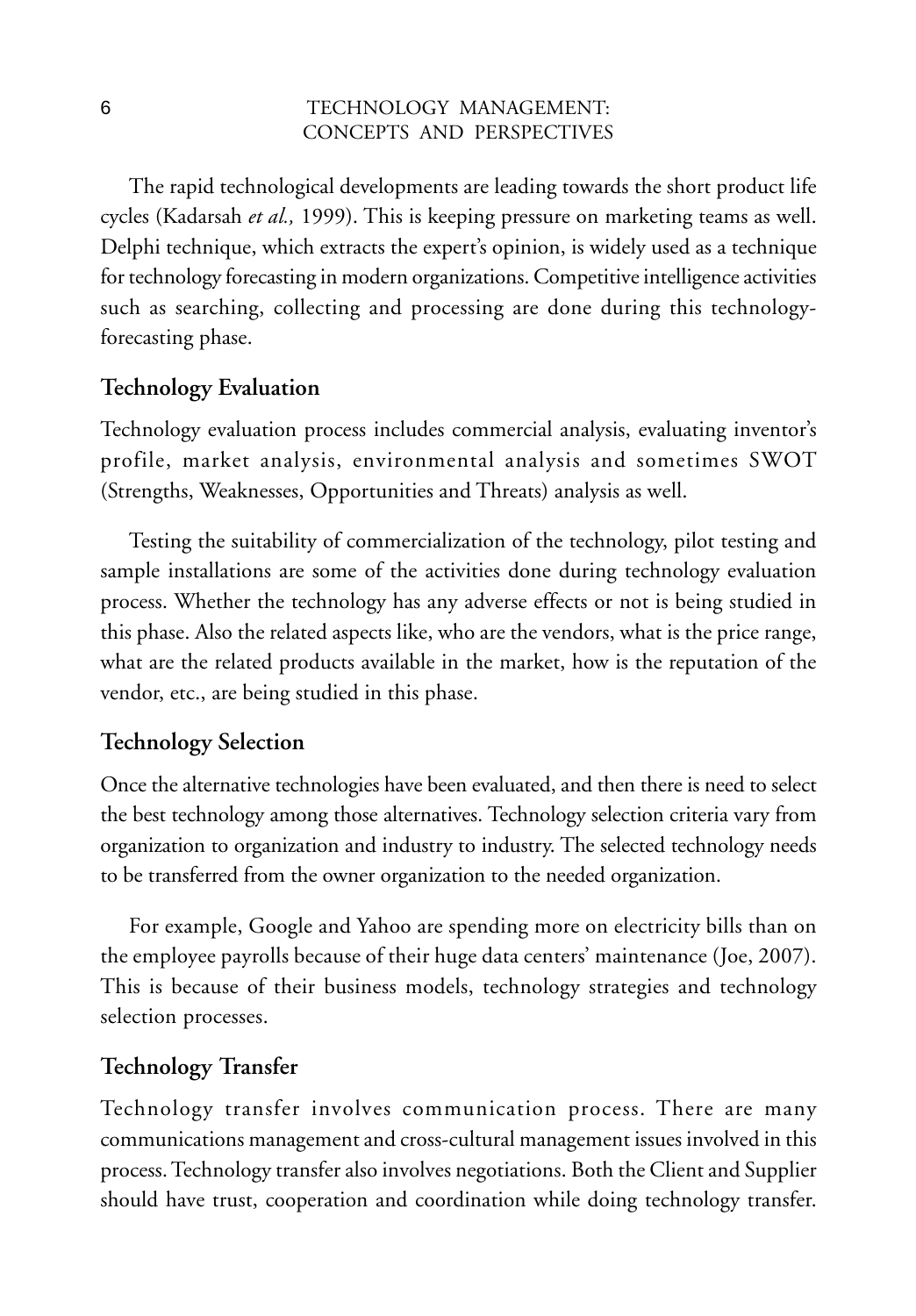It may involve transferring the machinery, equipment, tools, manuals, journals, or any other technical documents.

Following are different modes of Technology Transfer:

- i. Licensing
- ii. Joint ventures
- iii. Fully Owned Subsidiaries
- iv. Transnational Organizations and
- v. Multinational Organizations.

The technology vendor gives the license to another organization to produce the specified products or to use the machinery for specific time period. This will be mentioned in the license agreement. License agreement includes price involved, time period i.e. expiry date, location, and quantity, etc.

Technology can be transferred through joint ventures as well. In manufacturing industry, it can be observed in many Japanese and American joint ventures in developing countries like India and China.

Another way of technology transfer is by establishing fully owned subsidiaries in other countries. For example, Microsoft and GE have their fully owned subsidiaries in India in IT and other high technology industries.

By using transnational and multinational organizations one can transfer technology from one country to another country. Major IT MNCs like IBM, HP, Sun, DELL are some of the examples of MNCs operating in India and Telecom giants like Nokia, Motorola and Ericsson are some of the MNCs operating in India. All these MNCs are transferring technology to developing countries from their home countries.

#### **Technology Acquisition**

Technology acquisition process involves the logistics management and payment settlement issues. Once the payment is made by the needed organization, the machinery will be shipped to the destination by the source organization. This involves logistics management and dealing with customs-related issues of the destination and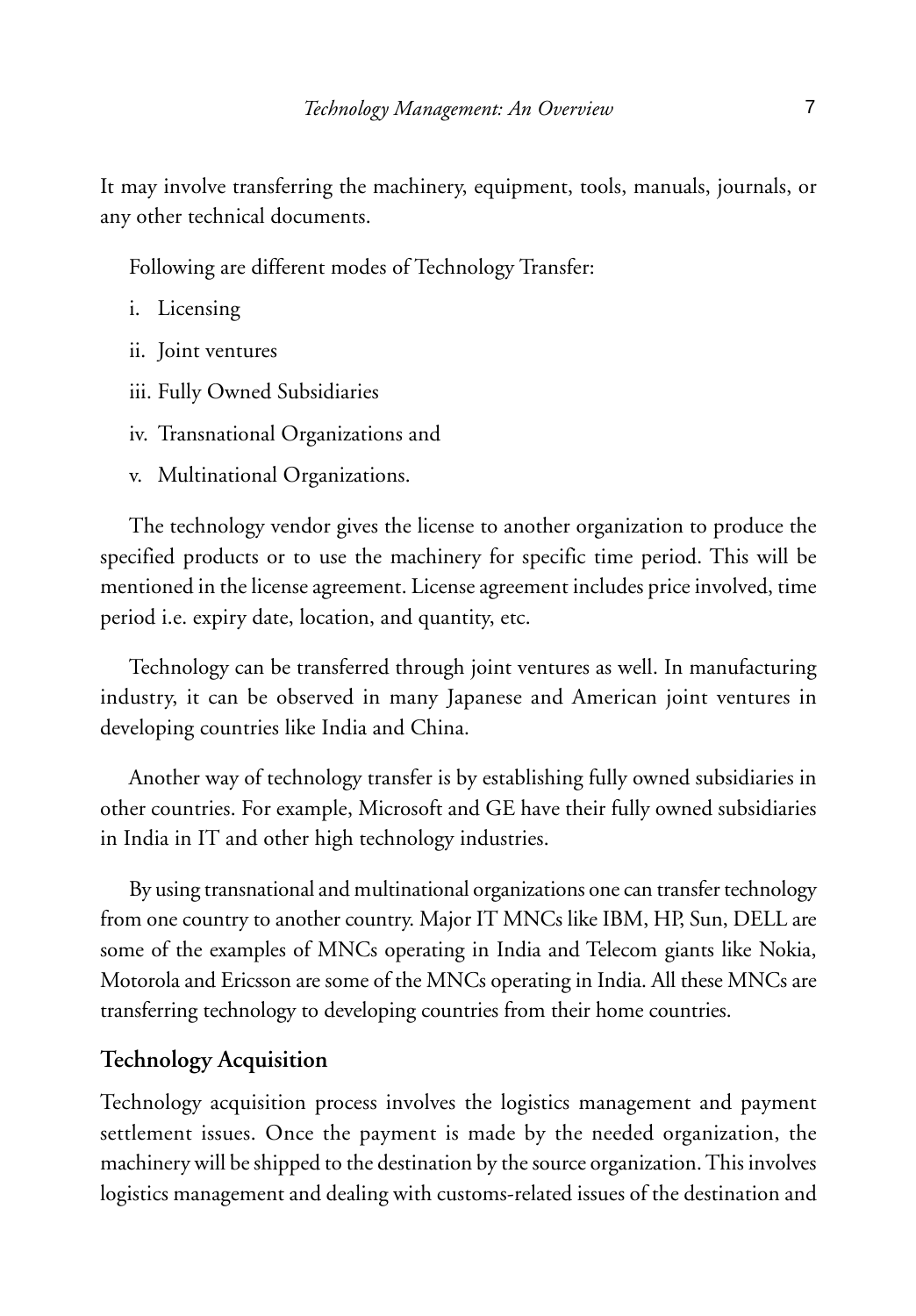source countries. Also this phase needs us to deal with governments of the respective countries while procuring the goods in regard to tax payments and compliance to regulatory requirements.

### **Technology Implementation**

Middle managers have got important role in technology implementation stage. According to Zack (2008), training, to the users, makes technology implementation more familiar to them. As per Zack (2008), gap analysis needs to be done to find out, the users requirements and what the technology can provide to the users.

According to Paul *et al.,* (2001), technology implementation usually starts with the initiation stage in which organizations do environmental scanning to solve a technical problem or to improve the efficiency. Next step is to adopt the technology through technology transfer, installation, configuration, customization and testing. The succeeding stage is getting acceptance from the user community by giving needed training and support to them. Technology adaptation can be influenced by social, economic, environmental and political factors.

Technology implementation has influence on the behavior of the employees. Either it can have positive, negative or neutral effect on the employees. Some employees may support the advanced technologies. Some may resist the new technologies because of fear of job loss, fear of failure, fear of safety, etc,. Hence, technology implementation can be done with the pilot implementation, sufficient training and counseling to the employees. This reduces the resistance from employees.

# **Technology Roadmapping and Roadmaps**

Technology roadmapping process consists of three stages, i.e., preliminary activity, development of roadmap and follow up activity (Marie & Olin, 1997). The preliminary activity includes satisfying essential condition, defining the scope and boundaries of technology roadmap, and proving the needed leadership. The second stage, development of roadmap, consists of identifying the requirements, specifying technology areas, finding out the technology alternatives, and create the technology roadmap. The follow-up activity includes validation of the roadmap, develop implementation plan, and review and update the roadmap (Marie & Olin, 1997).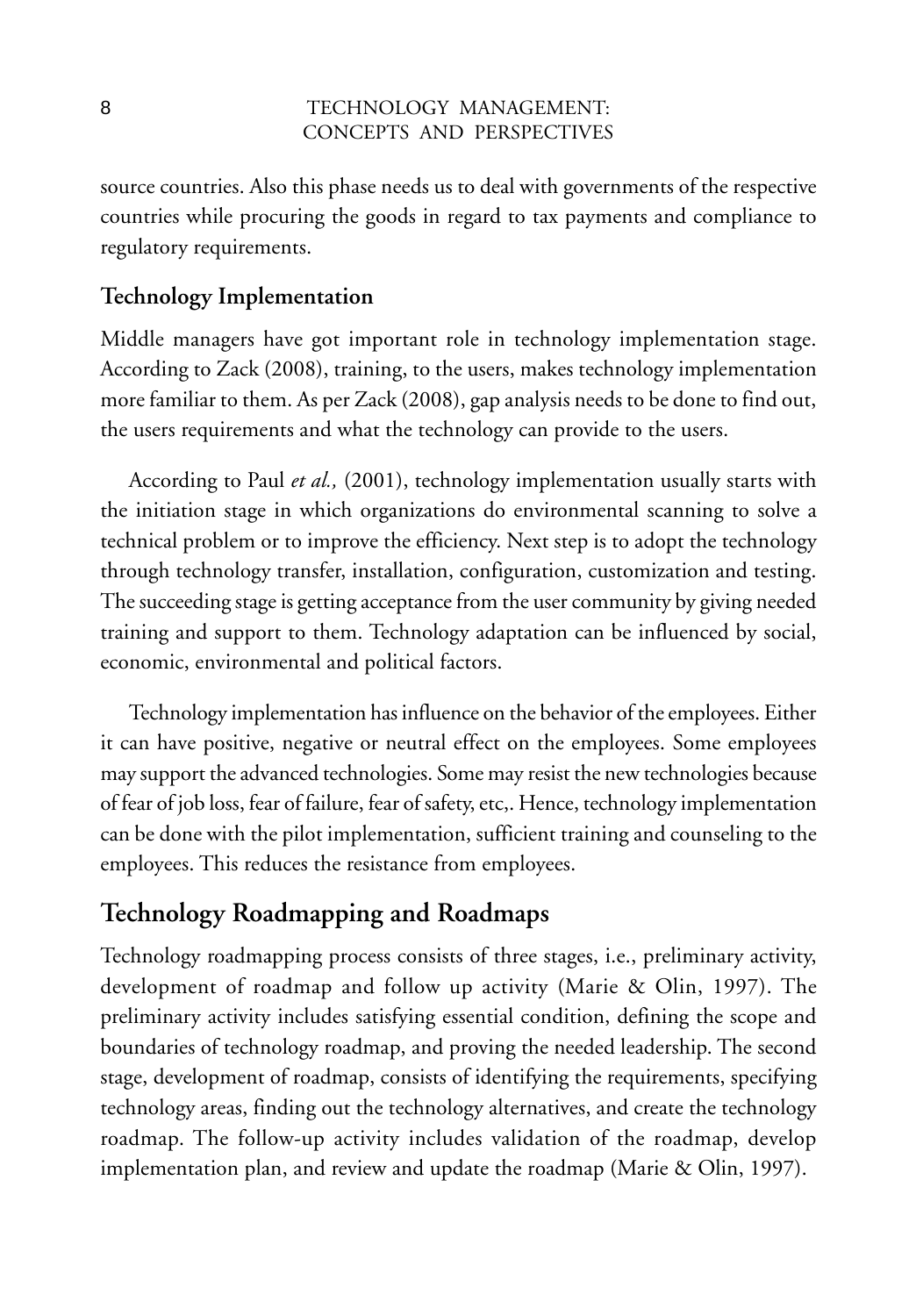Technology roadmap is the result of technology roadmapping process. Technology roadmaps are of two types as mentioned below (Marie & Olin, 1997).

- 1. Product Technology Roadmap and
- 2. Emerging Technology Roadmap.

Emerging Technology Roadmap concentrates on single technology (Marie & Olin, 1997). Whereas, Product Technology Roadmap can include multiple technologies, which constitute the product. Many US-based companies are using technology roadmapping as technology planning tool to better position their products and their organization. People can make better technology-based investment decisions by using technology roadmapping. This is one of its advantages.

Technology roadmapping can be done at the organization level or at the industry level. For example, IBM and Nokia organizations do technology roadmapping at the organization level. Consortiums like Symbian and OMG (Object Management Group) do the technology roadmapping at the industry level in mobile communications and IT industries respectively. Technology roadmapping should be built by keeping corporate strategy, technology planning, business development and product marketing, in mind. It involves employees from different business functions of the organization such as engineering, operations, marketing, R&D and corporate planning, etc.

#### **People Issues in Technology Management**

People challenges in technology-based projects include:

- Two extremes—Either addiction to technology or resistance to technology
- Resistance to change
- Against automation
- Insecurity feeling
- Fear of safety, disability and health problems, etc.
- Fear of job loss.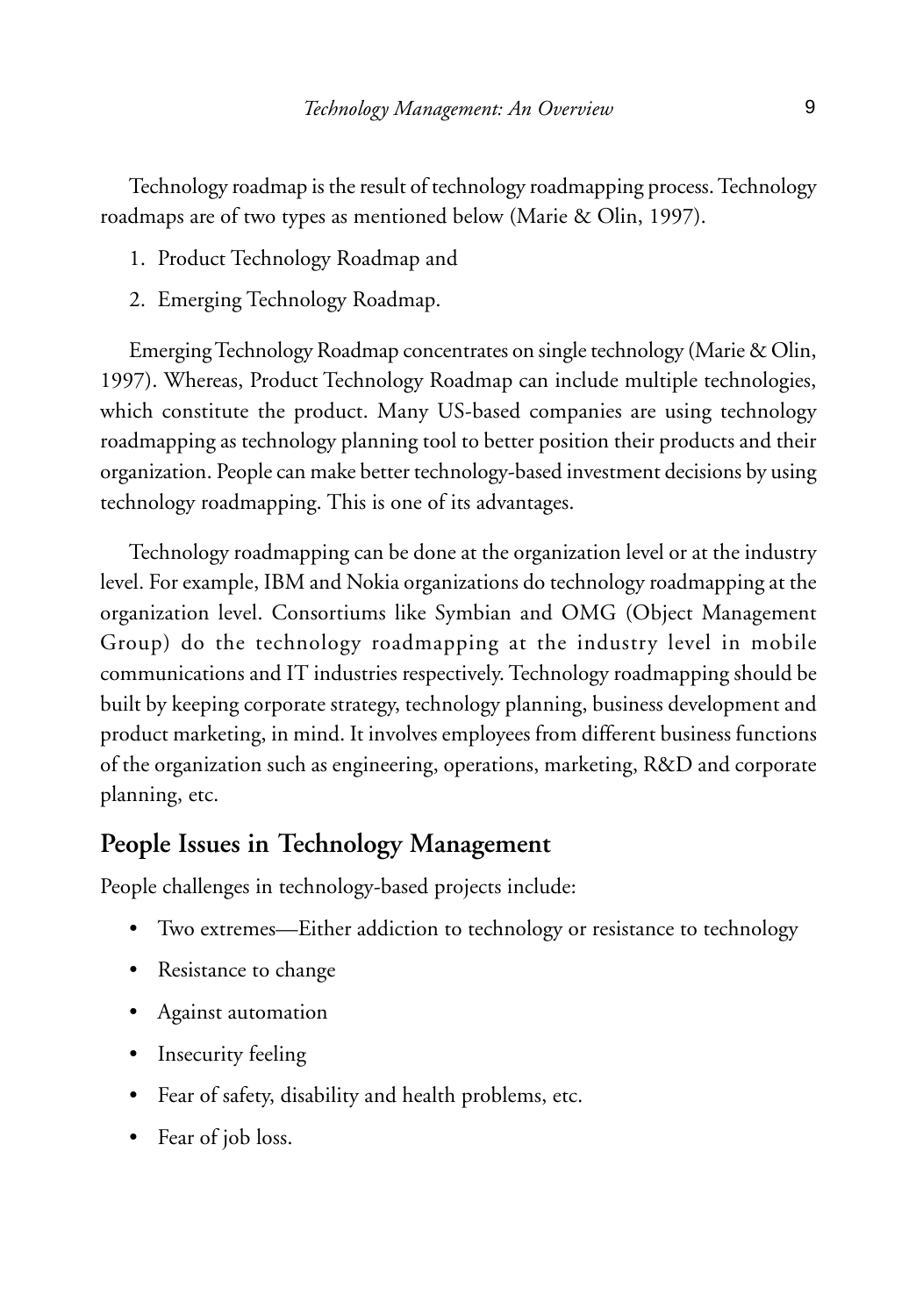While implementing technology projects, communication is very important in the projects. There should be defined organization structure, reporting structures and communication paths in the organization. This helps in proper project execution under the leadership of technical managers and project/program managers.

In technology projects, there is possibility for the conflicts among team members in the project. The reasons can be technical issues, administrative issues, project priorities, resources, schedules, etc. These conflicts are to be resolved by the technical or project managers. There are many conflict resolution techniques and motivational techniques that managers can adopt for the success of the technical projects.

# **Intellectual Property**

In case of Information Technology transfer issues, intellectual property issues are involved. The writer/organization of the software source code will have the intellectual property rights. So, the source code should not be copied without prior copyright permission from owner. Research papers, articles and software source code are some of the intellectual properties the academic and knowledge-based organizations have in current days. The authors or the organization will have the copyrights for this intellectual property. If someone needs to copy, reproduce the same content, he/she needs to take the reprint permission from the author/organization. Similar norms are followed in the case of Trademarks and Patents.

# **Technological Developments in the World since 1980 1980-1990**

In Computer Science, IBM PC was released in 1981. NASA has first launched Space Shuttle, *Columbia,* on a space mission STS-1. Switzerland has opened the world's longest highway tunnel, St. Gothard Tunnel in 1980. Apple Computer Corporation has introduced the Apple Macintosh, which used a computer mouse and GUI interface. Space Shuttle, *Challenger,* exploded on its launch killing all seven astronauts abroad, in 1986. IBM has introduced first laptop computer. Internet concept has just started in late 80s. HIV virus and AIDS disease have been identified for the first time in the history. Fax machine has become a tool for international communication in late 80s.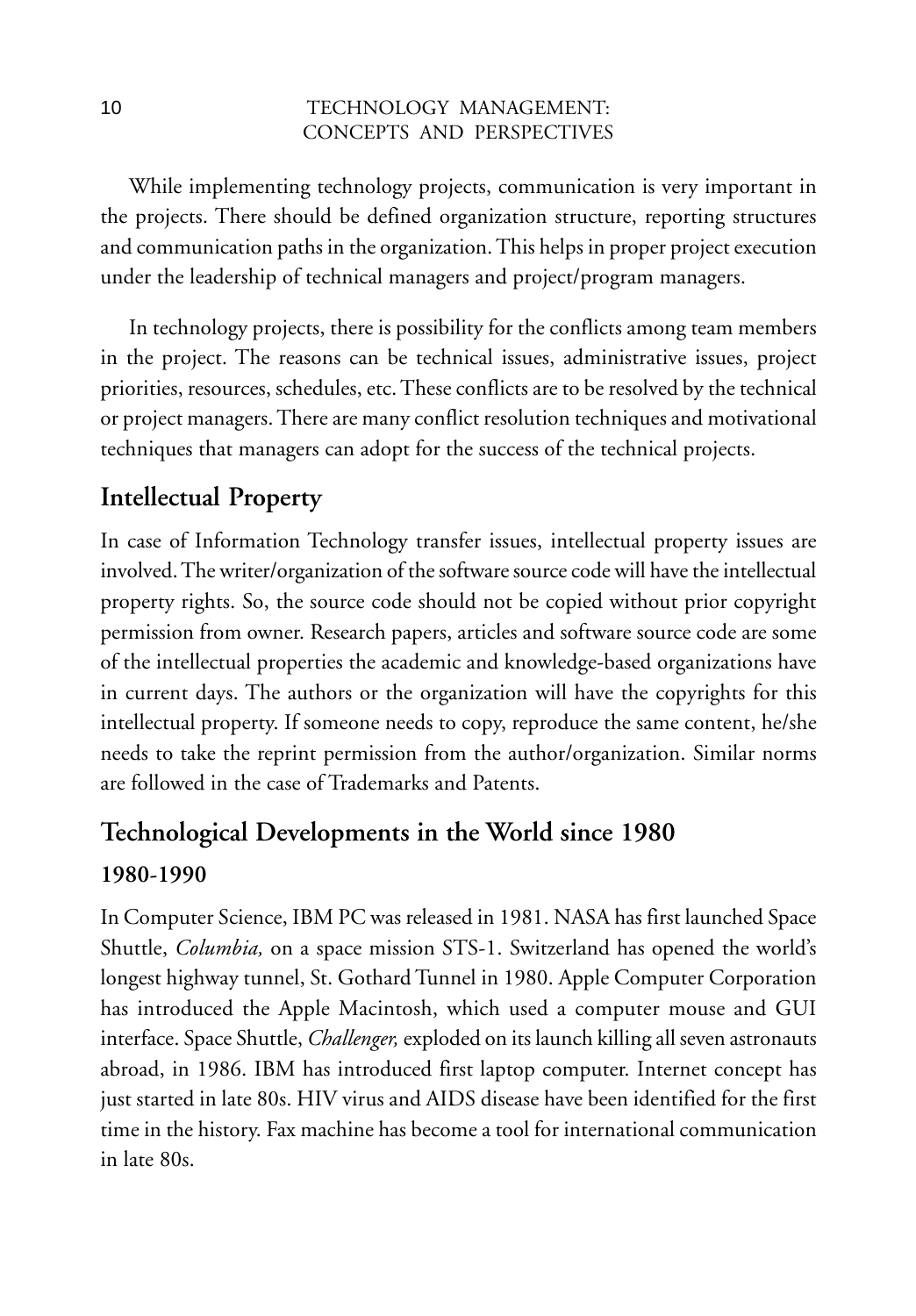#### **1990-2000**

The Space Shuttle, *Discovery* has placed the Hubble Telescope into orbit. World Wide Web (www) concept has been introduced. Carbon nanotubes were discovered in 1991. Web browser has been developed to browse the Internet. Intel has developed Pentium chips. The Channel Tunnel was opened between England and France. In Computer Science, The Java Programming language was introduced by SUN Microsystems. NASA made Mars pathfinder to land on the surface of Mars. The scientists have announced the cloning of a sheep in Scotland. Many Computer viruses were found and XML (extensible markup language) was developed. First Blackberry was released in 1999. In Computer Science, Distributed and Object Oriented computing was widely used.

#### **2000 Onwards**

Quantum Computing, Biotechnology and Nanotechnology are picking up in 2000s. Medical devices are being developed by using Nanotechnology. Internet is used in developed and developing countries. Mobile technologies are growing and widely used in countries like Finland, India and China in addition to US and European countries. Fourth generation mobile standards and technologies are being introduced. Digital Camera and Pentium M microprocessor are introduced. NASA has launched a successful mission to Mars. Indian Space Research Organization plans for an unmanned mission to the Moon.

## **Role of IT in Technology Implementation**

Information Technology has played significant role in technology implementation. With the developments in command and control systems, manufacturing technologies, and machinery, there is need for the organizations to improve their competencies in Information Technology areas. For example, in technology forecasting stage itself organizations need competitive IT environment for searching, selecting, and processing the data.

Many manufacturing industries are using IT to manage their spare parts/stock, inventory, supply chain, vendor management, and customer management activities. Hence, IT has got significance in technology-based projects.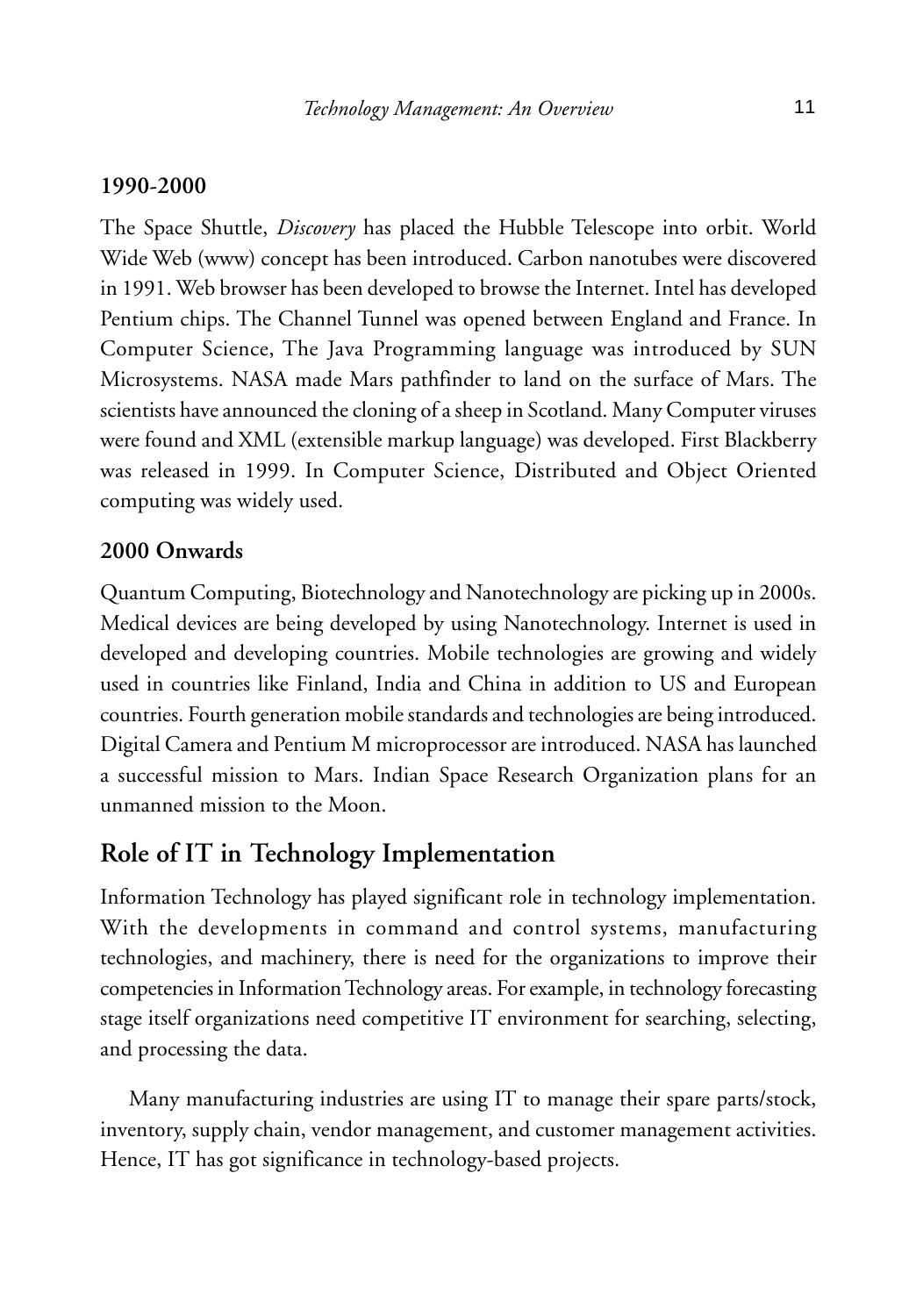# **Conclusion**

We have discussed the technology management process, technology roadmapping, people issues in technology management, intellectual property issues and the technological developments in the world in the recent past in this article. Adoptability, cultural barriers, environmental aspects and resistance to change are some of the barriers of technology transfer. However, with the proper training, counseling and regulations in addition to the efficient technology management will ease the technology transfer process easy in the world. With the developments of WTO and globalization, technologies are being transferred between the countries much faster compared with early days.

*(G P Sudhakar is a Consulting Editor at Icfai Research Centre, Hyderabad. He can be reached at purna24@hotmail.com).*

### **References**

- 1. Ammeon (2008), Technology Evaluation, 2008, Available at *http://www.ammeon.com/ Technology\_Evaluation/Default.38.html*
- 2. Joe Vanden Plas (2007), Jeff Wacker: Forecasting the Technology Future, WTN News, November 17, 2007, Available at *http://wistechnology.com/articles/4330/*
- 3. Kadarsah Suryadi, Agus Salim Ridwan, Henri DOU & Andrian Purnama (1999), Technology Forecasting in Competitive Intelligence: The Use of Patents Analysis, *International Journal of Information Sciences for Decision Making,* No 3, February 1999, Available at *http://isdm.univ-tln.fr/PDF/isdm3/isdm3a17\_suryadi.pdf*
- 4. Lisa Su (2007), Management Evolution, Available at *http://www.the-chiefexecutive.com/ features/feature1063/*, 03-Jul-2007
- 5. Marie L. Garcia & Olin H. Bray (1997), Fundamentals of Technology Roadmapping, 1997, Available at *http://www.sandia.gov/PHMCOE/pdf/Sandia'sFundamentalsofTech.pdf*
- 6. Michael A. Cusumano (1988), Software Technology Management: "Worst" Problems and "Best Solutions", 1988, Available at *http://dspace.mit.edu/bitstream/handle/1721.1/ 2194/SWP-1972-18147820.pdf;jsessionid=13DE050310CA809EA697275DEF31 F001?sequence=1*
- 7. Paul Jen-Hwa Hu, Patrick Y.K. Chau, Y.K.Chan & John C.K. Kowk (2001), Investigating Technology Implementation in A Neurosurgical Teleconsultation Program: A Case Study in Hong Kong, Proceedings of 34th Hawaii International Conference on System Sciences,